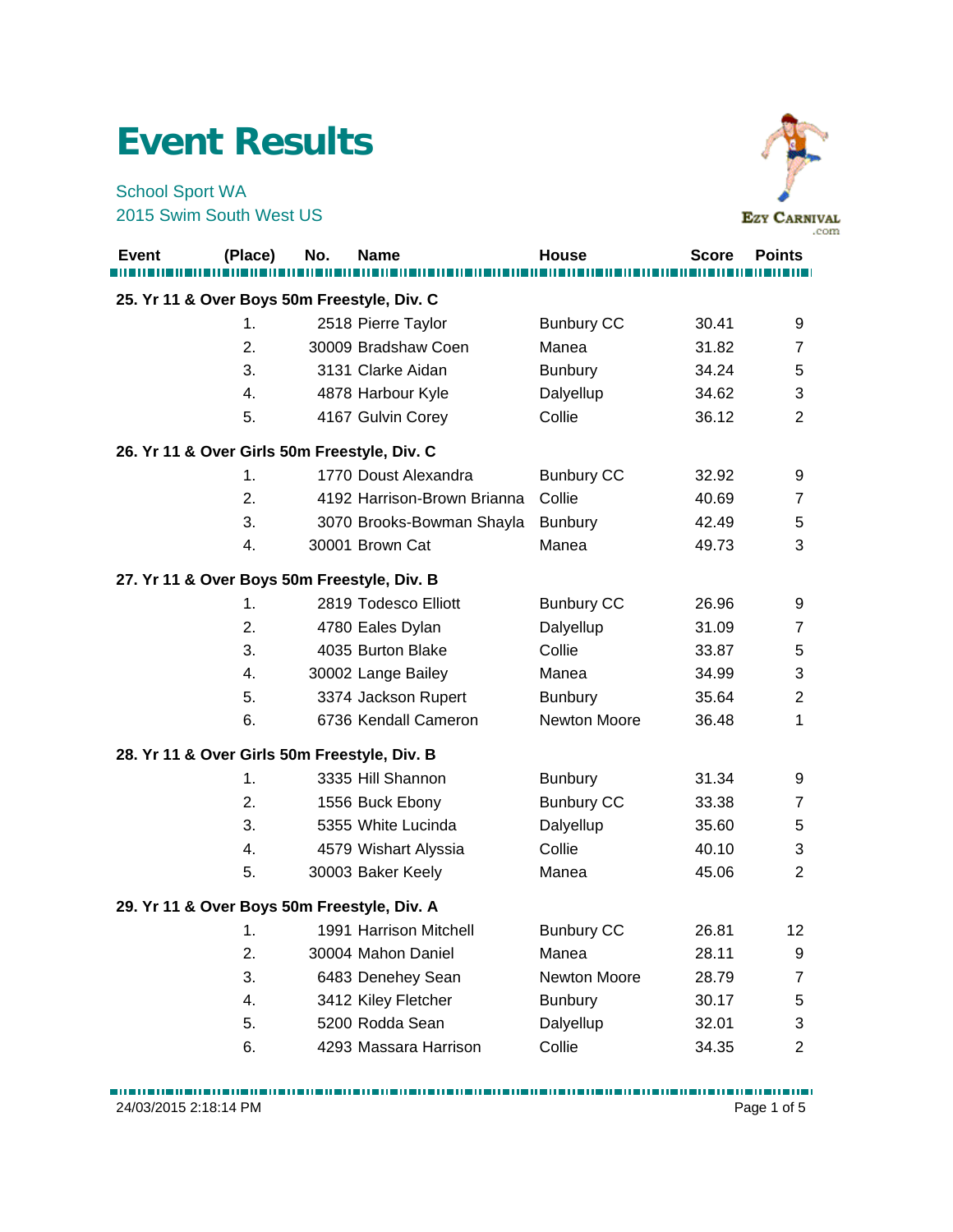| <b>Event</b> | (Place)                                      | No. | Name                        | House                 | <b>Score</b> | <b>Points</b>  |
|--------------|----------------------------------------------|-----|-----------------------------|-----------------------|--------------|----------------|
|              |                                              |     |                             |                       |              |                |
|              | 30. Yr 11 & Over Girls 50m Freestyle, Div. A |     |                             |                       |              |                |
|              | 1.                                           |     | 3919 Willsher Jessie        | <b>Bunbury</b>        | 30.60        | 12             |
|              | 2.                                           |     | 1514 Bognar Hannah          | <b>Bunbury CC</b>     | 30.87        | 9              |
|              | 3.                                           |     | 4436 Salmeri Kelsey         | Collie                | 32.38        | $\overline{7}$ |
|              | 4.                                           |     | 4820 Gartrell Megan         | Dalyellup             | 37.29        | 5              |
|              | 5.                                           |     | 30005 Bygraves Asha         | Manea                 | 39.17        | 3              |
|              | 39. Yr 11 & Over Boys 50m Butterfly, Div. A  |     |                             |                       |              |                |
|              | 1.                                           |     | 30004 Mahon Daniel          | Manea                 | 29.59        | 12             |
|              | 2.                                           |     | 2819 Todesco Elliott        | <b>Bunbury CC</b>     | 30.40        | 9              |
|              | 3.                                           |     | 656 Jamieson Lachlan        | Australind            | 32.68        | $\overline{7}$ |
|              | 4.                                           |     | 6483 Denehey Sean           | Newton Moore          | 34.05        | 5              |
|              | 5.                                           |     | 5200 Rodda Sean             | Dalyellup             | 40.01        | 3              |
|              | 6.                                           |     | 4293 Massara Harrison       | Collie                | 1:02.69      | $\overline{2}$ |
|              | 40. Yr 11 & Over Girls 50m Butterfly, Div. A |     |                             |                       |              |                |
|              | 1.                                           |     | 3919 Willsher Jessie        | <b>Bunbury</b>        | 34.96        | 12             |
|              | 2.                                           |     | 1556 Buck Ebony             | <b>Bunbury CC</b>     | 37.61        | 9              |
|              | 3.                                           |     | 30005 Bygraves Asha         | Manea                 | 41.11        | $\overline{7}$ |
|              | 4.                                           |     | 4436 Salmeri Kelsey         | Collie                | 41.69        | 5              |
|              | 41. OPEN Boys 100m Backstroke, Div. A        |     |                             |                       |              |                |
|              | 1.                                           |     | 8077 Bunbury CC Competitor  | <b>Bunbury CC</b>     | 1:11.47      | 12             |
|              | 2.                                           |     | 8109 Bunbury Competitor     | <b>Bunbury</b>        | 1:22.67      | 9              |
|              | 3.                                           |     | 8229 Dalyellup Competitor   | Dalyellup             | 1:32.12      | $\overline{7}$ |
|              | 4.                                           |     | 8093 Australind Competitor  | Australind            | 1:38.95      | $\,$ 5 $\,$    |
|              | 5.                                           |     | 8135 Collie Competitor      | Collie                | 1:58.58      | 3              |
|              | 42. OPEN Girls 100m Backstroke, Div. A       |     |                             |                       |              |                |
|              | 1.                                           |     | 8082 Bunbury CC Competitor  | <b>Bunbury CC</b>     | 1:13.62      | 12             |
|              | 2.                                           |     | 8092 Australind Competitor  | Australind            | 1:25.67      | 9              |
|              | 3.                                           |     | 8152 Margaret River Competi | <b>Margaret River</b> | 1:26.87      | $\overline{7}$ |
|              | 4.                                           |     | 8098 Bunbury Competitor     | <b>Bunbury</b>        | 1:27.49      | $\,$ 5 $\,$    |
|              | 5.                                           |     | 8142 Collie Competitor      | Collie                | 1:30.19      | 3              |
|              | 6.                                           |     | 8224 Dalyellup Competitor   | Dalyellup             | 1:34.67      | $\overline{2}$ |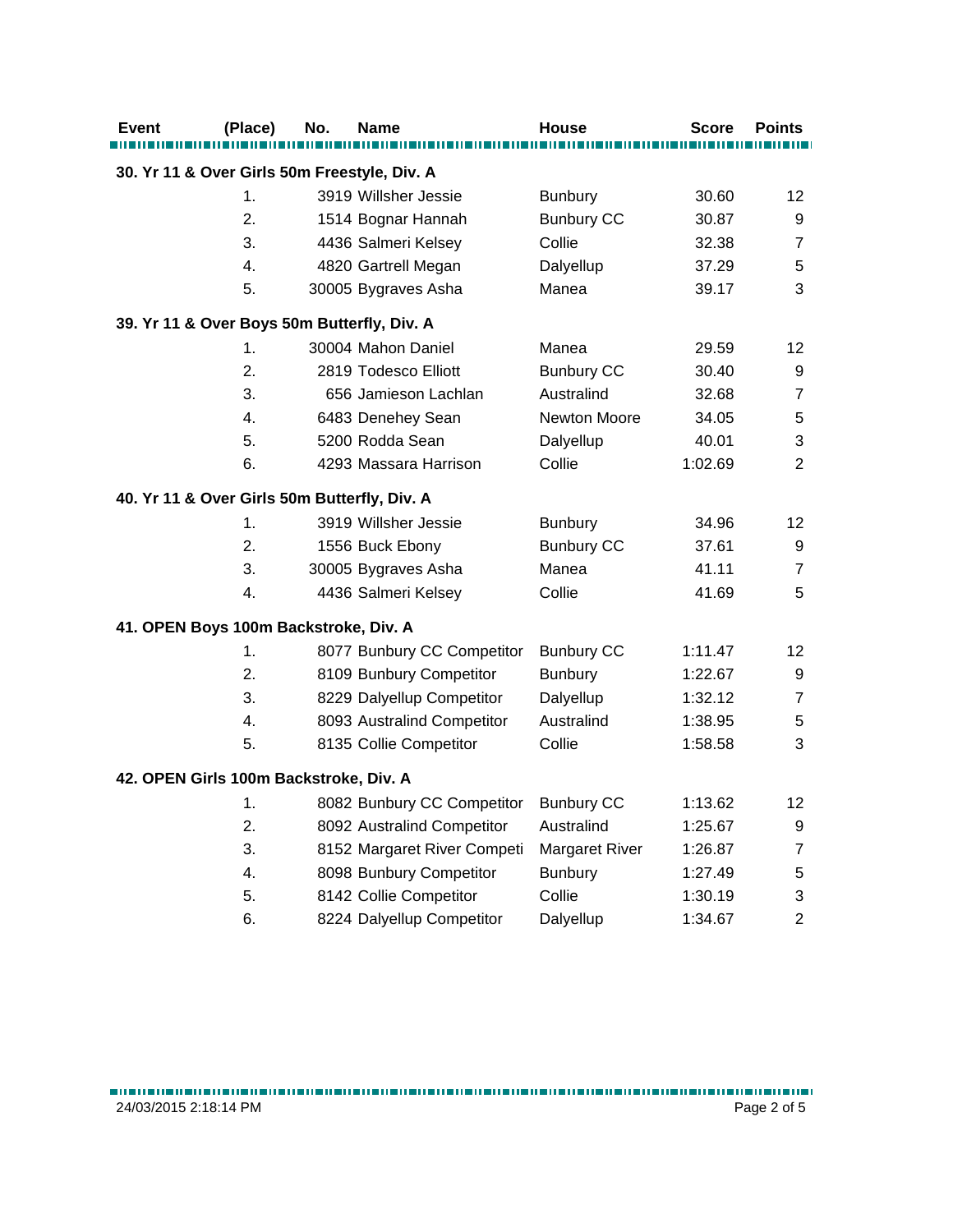| Event | (Place)                                      | No. | Name                                            | <b>House</b>        | <b>Score</b> | <b>Points</b>    |
|-------|----------------------------------------------|-----|-------------------------------------------------|---------------------|--------------|------------------|
|       |                                              |     | 59. Yr 11 & Over Boys 50m Breaststroke, Div. B  |                     |              |                  |
|       | 1.                                           |     | 1991 Harrison Mitchell                          | <b>Bunbury CC</b>   | 42.61        | 9                |
|       | 2.                                           |     | 30007 Elward Liam                               | Manea               | 42.82        | $\overline{7}$   |
|       | 3.                                           |     | 4878 Harbour Kyle                               | Dalyellup           | 46.19        | 5                |
|       | 4.                                           |     | 6736 Kendall Cameron                            | Newton Moore        | 47.50        | 3                |
|       | 5.                                           |     | 4167 Gulvin Corey                               | Collie              | 47.50        | $\boldsymbol{2}$ |
|       | 6.                                           |     | 3847 Tucker Jorrum                              | <b>Bunbury</b>      | 52.42        | $\mathbf{1}$     |
|       |                                              |     | 60. Yr 11 & Over Girls 50m Breaststroke, Div. B |                     |              |                  |
|       | 1.                                           |     | 3335 Hill Shannon                               | <b>Bunbury</b>      | 47.32        | 9                |
|       | 2.                                           |     | 1556 Buck Ebony                                 | <b>Bunbury CC</b>   | 47.46        | $\overline{7}$   |
|       | 3.                                           |     | 4579 Wishart Alyssia                            | Collie              | 56.06        | 5                |
|       | 4.                                           |     | 30001 Brown Cat                                 | Manea               | 59.21        | 3                |
|       | 5.                                           |     | 5355 White Lucinda                              | Dalyellup           | 1:08.31      | $\overline{2}$   |
|       |                                              |     | 61. Yr 11 & Over Boys 50m Breaststroke, Div. A  |                     |              |                  |
|       | 1.                                           |     | 30004 Mahon Daniel                              | Manea               | 36.62        | 12               |
|       | 2.                                           |     | 2819 Todesco Elliott                            | <b>Bunbury CC</b>   | 39.49        | 9                |
|       | 3.                                           |     | 6483 Denehey Sean                               | <b>Newton Moore</b> | 40.56        | $\overline{7}$   |
|       | 4.                                           |     | 656 Jamieson Lachlan                            | Australind          | 42.00        | 5                |
|       | 5.                                           |     | 4780 Eales Dylan                                | Dalyellup           | 45.05        | 3                |
|       | 6.                                           |     | 4573 Williams Ethan                             | Collie              | 46.40        | $\overline{2}$   |
|       |                                              |     | 62. Yr 11 & Over Girls 50m Breaststroke, Div. A |                     |              |                  |
|       | 1.                                           |     | 1514 Bognar Hannah                              | <b>Bunbury CC</b>   | 40.80        | 12               |
|       | 2.                                           |     | 3919 Willsher Jessie                            | <b>Bunbury</b>      | 42.80        | 9                |
|       | 3.                                           |     | 4042 Camera Natalia                             | Collie              | 43.94        | $\overline{7}$   |
|       | 4.                                           |     | 4820 Gartrell Megan                             | Dalyellup           | 49.31        | 5                |
|       | 5.                                           |     | 30005 Bygraves Asha                             | Manea               | 53.70        | 3                |
|       | 71. Yr 11 & Over Boys 100m Freestyle, Div. A |     |                                                 |                     |              |                  |
|       | 1.                                           |     | 1991 Harrison Mitchell                          | <b>Bunbury CC</b>   | 1:01.44      | 12               |
|       | 2.                                           |     | 6483 Denehey Sean                               | Newton Moore        | 1:09.14      | 9                |
|       | 3.                                           |     | 656 Jamieson Lachlan                            | Australind          | 1:09.88      | $\overline{7}$   |
|       | 4.                                           |     | 30007 Elward Liam                               | Manea               | 1:17.77      | 5                |
|       | 5.                                           |     | 4780 Eales Dylan                                | Dalyellup           | 1:18.90      | 3                |
|       | 6.                                           |     | 4293 Massara Harrison                           | Collie              | 1:38.77      | $\overline{c}$   |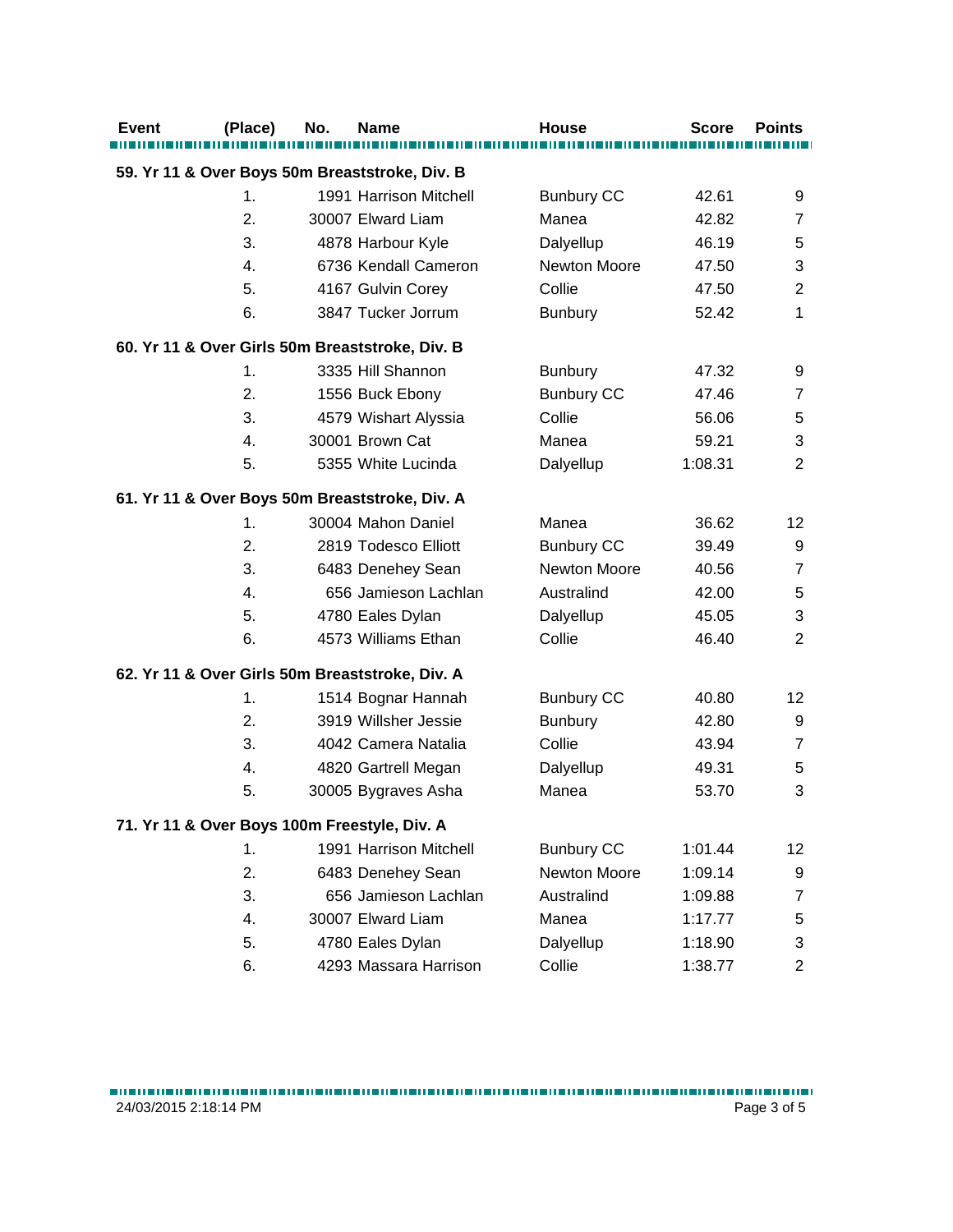| <b>Event</b> | (Place) | No. | Name                                              | House               | <b>Score</b> | <b>Points</b>  |
|--------------|---------|-----|---------------------------------------------------|---------------------|--------------|----------------|
|              |         |     |                                                   |                     |              |                |
|              |         |     | 72. Yr 11 & Over Girls 100m Freestyle, Div. A     |                     |              |                |
|              | 1.      |     | 3919 Willsher Jessie                              | <b>Bunbury</b>      | 1:15.81      | 12             |
|              | 2.      |     | 1556 Buck Ebony                                   | <b>Bunbury CC</b>   | 1:15.60      | 9              |
|              | 3.      |     | 4436 Salmeri Kelsey                               | Collie              | 1:16.74      | $\overline{7}$ |
|              | 4.      |     | 4820 Gartrell Megan                               | Dalyellup           | 1:30.81      | 5              |
|              | 5.      |     | 30010 Nicolau Casey                               | Manea               | 1:35.92      | 3              |
|              |         |     | 75. Yr 11 & Over Girls 4x50m Medley Relay, Div. A |                     |              |                |
|              | 1.      |     | 80 Bunbury CC - Team                              | <b>Bunbury CC</b>   | 2:32.44      | 24             |
|              | 2.      |     | 82 Bunbury - Team                                 | <b>Bunbury</b>      | 2:41.10      | 18             |
|              | 3.      |     | 85 Collie - Team                                  | Collie              | 3:00.76      | 14             |
|              | 4.      |     | 87 Manea - Team                                   | Manea               | 3:14.44      | 10             |
|              | 5.      |     | 83 Newton Moore - Team                            | <b>Newton Moore</b> | 3:27.77      | 6              |
|              |         |     | 76. Yr 11 & Over Boys 4x50m Medley Relay, Div. A  |                     |              |                |
|              | 1.      |     | 80 Bunbury CC - Team                              | <b>Bunbury CC</b>   | 2:14.68      | 24             |
|              | 2.      |     | 87 Manea - Team                                   | Manea               | 2:32.42      | 18             |
|              | 3.      |     | 83 Newton Moore - Team                            | Newton Moore        | 2:49.29      | 14             |
|              | 4.      |     | 92 Dalyellup - Team                               | Dalyellup           | 2:54.70      | 10             |
|              | 5.      |     | 85 Collie - Team                                  | Collie              | 3:01.14      | 6              |
|              |         |     | 93. Yr 11 & Over Boys 50m Backstroke, Div. B      |                     |              |                |
|              | 1.      |     | 2819 Todesco Elliott                              | <b>Bunbury CC</b>   | 34.25        | 9              |
|              | 2.      |     | 30009 Bradshaw Coen                               | Manea               | 41.79        | $\overline{7}$ |
|              | 3.      |     | 4780 Eales Dylan                                  | Dalyellup           | 41.82        | 5              |
|              | 4.      |     | 6736 Kendall Cameron                              | Newton Moore        | 48.80        | 3              |
|              | 5.      |     | 4573 Williams Ethan                               | Collie              | 1:06.59      | $\overline{2}$ |
|              |         |     |                                                   |                     |              |                |
|              |         |     | 94. Yr 11 & Over Girls 50m Backstroke, Div. B     |                     |              |                |
|              | 1.      |     | 3335 Hill Shannon                                 | <b>Bunbury</b>      | 38.98        | 9              |
|              | 2.      |     | 1556 Buck Ebony                                   | <b>Bunbury CC</b>   | 40.93        | 7              |
|              | 3.      |     | 30008 Ryan Darcey                                 | Manea               | 47.72        | $\,$ 5 $\,$    |
|              | 4.      |     | 4579 Wishart Alyssia                              | Collie              | 49.99        | 3              |
|              |         |     | 95. Yr 11 & Over Boys 50m Backstroke, Div. A      |                     |              |                |
|              | 1.      |     | 1991 Harrison Mitchell                            | <b>Bunbury CC</b>   | 32.99        | 12             |
|              | 2.      |     | 30004 Mahon Daniel                                | Manea               | 35.76        | 9              |
|              | 3.      |     | 656 Jamieson Lachlan                              | Australind          | 36.05        | $\overline{7}$ |
|              | 4.      |     | 6483 Denehey Sean                                 | Newton Moore        | 37.12        | 5              |
|              | 5.      |     | 5200 Rodda Sean                                   | Dalyellup           | 40.10        | 3              |
|              | 6.      |     | 4167 Gulvin Corey                                 | Collie              | 51.61        | $\overline{2}$ |